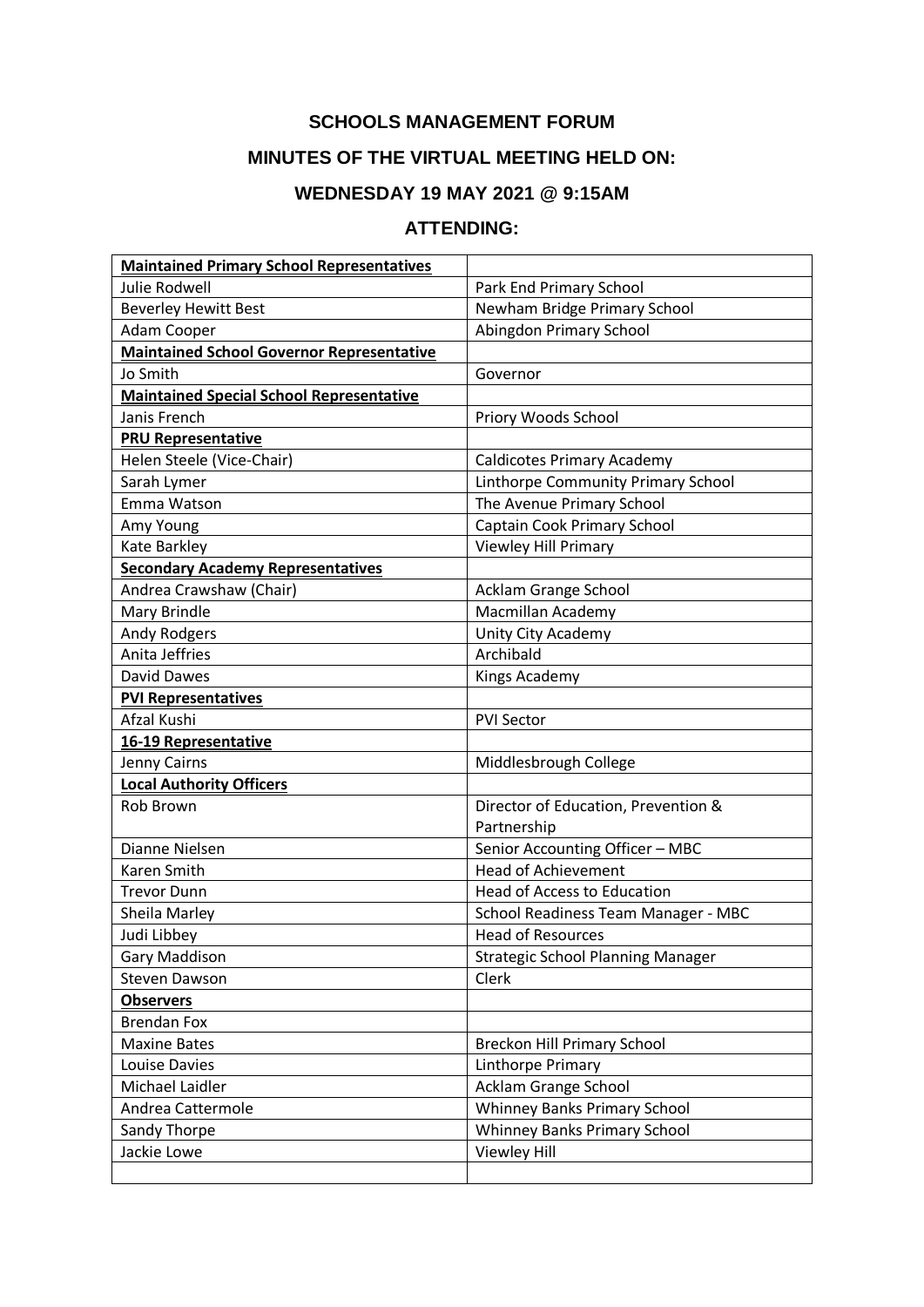|                | <b>APOLOGIES FOR ABSENCE/ANY ITEMS FOR AOB</b>                                                                                                                                                                                                                                                                                                                                                                                                                                                                                                                  |
|----------------|-----------------------------------------------------------------------------------------------------------------------------------------------------------------------------------------------------------------------------------------------------------------------------------------------------------------------------------------------------------------------------------------------------------------------------------------------------------------------------------------------------------------------------------------------------------------|
|                | Sue Butcher - Executive Director of Children Services<br>$\bullet$<br>A Kershaw<br>M Brant-Smith<br>$\bullet$<br><b>James Howlett</b>                                                                                                                                                                                                                                                                                                                                                                                                                           |
|                | There were no items notified for discussion as Any Other Business                                                                                                                                                                                                                                                                                                                                                                                                                                                                                               |
| $\overline{2}$ | <b>MINUTES OF PREVIOUS MEETING/MATTERS ARISING</b>                                                                                                                                                                                                                                                                                                                                                                                                                                                                                                              |
| 2.1            | Minutes of the meeting held on 24 February 2021 were circulated prior to<br>the meeting. The following amendment was agreed before the minutes<br>were accepted as a true record of proceedings:                                                                                                                                                                                                                                                                                                                                                                |
|                | Item 7.1 – Amend the second sentence so that it reads "The schools had<br>lost an element of funding for the first two weeks following children moving<br>to another nursery setting, during the recent lockdown."                                                                                                                                                                                                                                                                                                                                              |
| 2.2            | RESOLVED: that the minutes of the meeting held on 24 February 2021, as<br>amended be approved for signature by the Chair.                                                                                                                                                                                                                                                                                                                                                                                                                                       |
| 3.             | <b>DECISION/ACTION LOG</b>                                                                                                                                                                                                                                                                                                                                                                                                                                                                                                                                      |
| 3.1            | <u>Item 5 – Post 16 consultation</u>                                                                                                                                                                                                                                                                                                                                                                                                                                                                                                                            |
|                | Consultation had taken place with the Post 16 providers with a consistent<br>agreement in place across the Tees Valley. That was currently being<br>implemented. A representative explained that they had not had sight of the<br>agreement with that to be forwarded following the meeting. ACTION                                                                                                                                                                                                                                                             |
| 3.2            | <u>Item 7.2 – Pupil Premium Funding</u>                                                                                                                                                                                                                                                                                                                                                                                                                                                                                                                         |
|                | Mr R Brown provided an update on Pupil Premium funding and the changes<br>to the methodology was a national issue. Based on the changes, it would<br>affect 478 children and young people in Middlesbrough. In effect, schools<br>would be receiving an additional element of funding to cover catch up and at<br>the same time would be losing an element of Pupil Premium funding. The<br>local authority was looking to mitigate the impact as best as it could with<br>lobbying continuing to take place with the government in relation to the<br>changes. |
|                | David Dawes joined the meeting                                                                                                                                                                                                                                                                                                                                                                                                                                                                                                                                  |
| 4.             | <b>TERMS OF REFERENCE/CONSTITUTION</b>                                                                                                                                                                                                                                                                                                                                                                                                                                                                                                                          |
| 4.1            | The Clerk explained that it was the annual update to the terms of reference<br>and that it would be brought back to the next meeting to highlight any<br>membership changes. It was noted that there had been some changes to<br>the membership as well as substitutes. There were some representatives<br>that had not provided any details of their substitute as yet.                                                                                                                                                                                        |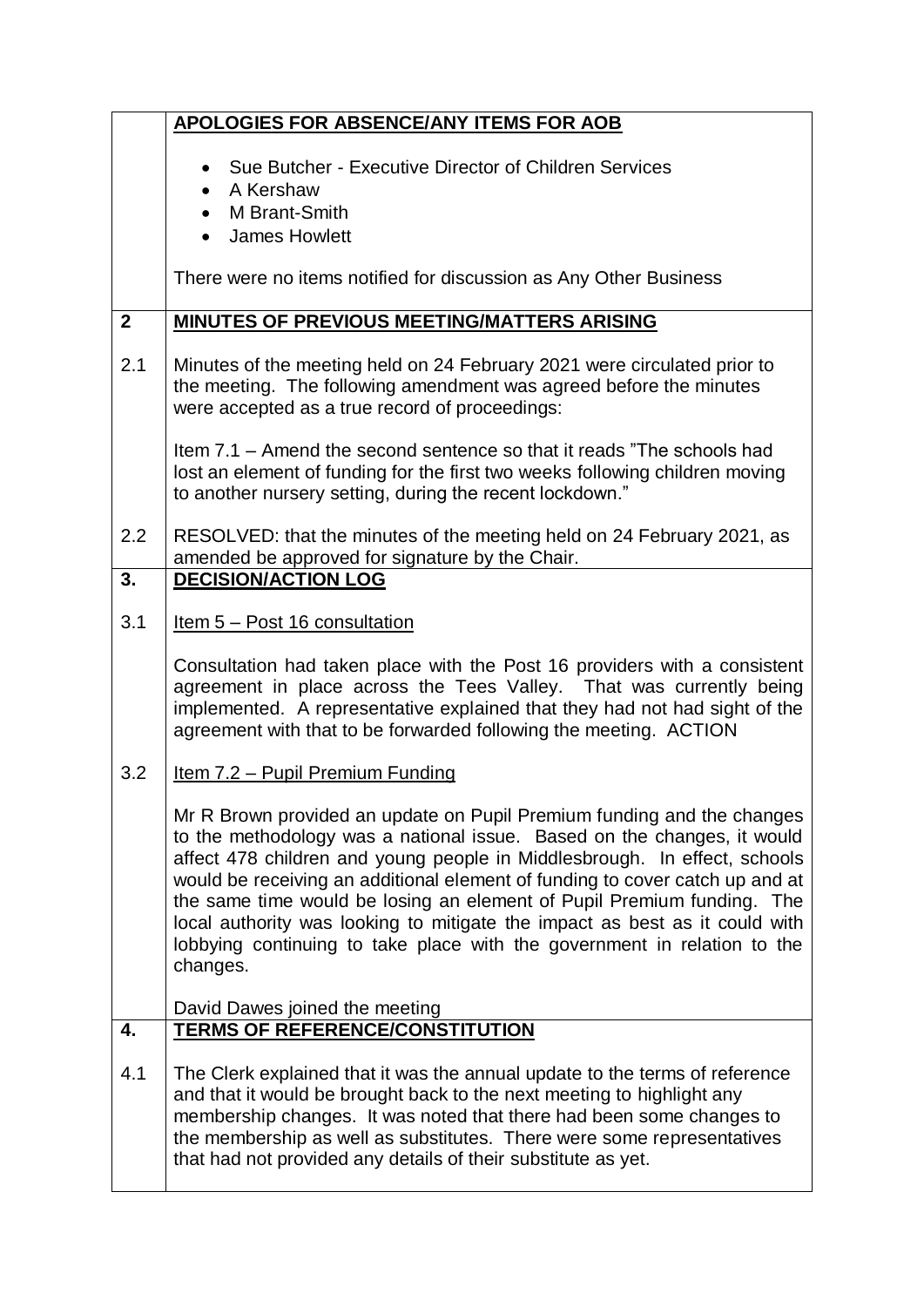- 4.2 A change had been included previously in relation to remote meetings, with that being a permanent change to the Schools Forum Regulations which would mean that remote meetings could take place indefinitely if required.
- 4.3 A discussion took place regarding future meetings and if there was a preference for meetings to continue and take place virtually or for those to return to face to face meetings when it was safe to do so. It was highlighted that the virtual meetings had worked well although there had been some frustrations, particularly with technology.
- 4.4 **A representative questioned if there was the potential of a blended approach with some attending face to face and others attending remotely.** It was agreed that the next meeting would take place with representatives having the option to attend face to face, providing it was safe to do so and others attending remotely.
- 4.5 **A representative discussed the earlier start time of meetings and that had appeared to work well with an agreement to continue with the earlier start time.**
- 4.6 With regards to the next academic year, representatives were advised that Andrea Crawshaw who Chaired Schools Management Forum, would be retiring at the end of the academic year and stepping down from her position as a representative and as Chair. It would mean that a new Chair would need to be appointed as well as a new Secondary Academy Representative. It was proposed that Michael Laidler from Acklam Grange School be appointed as the Secondary Academy Representative with effect from 1 September 2021.
- 4.7 With regards to the position of Chair that was something that could be agreed at the current meeting or for that to take place at the next meeting. If that was deferred to the next meeting, Helen Steele, the current Vice Cahir could cover the position of Chair for an interim period. For anyone that was interested, there was the opportunity to discuss the position with the current Chair or the Clerk outside of the meeting. It was agreed that the appointment of Chair would be deferred to the next meeting which would allow the opportunity for someone that was interested to have a discussion with the current Chair. Although the current Chair would be retiring, she would be still involved in education and there would be the opportunity for a handover period.
- 4.8 Mr R Brown thanked the Chair and for her work over the years, not only for her commitment to Schools Management Forum but for the wider impact she had in education across Middlesbrough.
- **5. DEDICATED SCHOOLS GRANT (DSG) 2020/21 OUTTURN**
- 5.1 A copy of a report was circulated prior to the meeting which outlined the provisional DSG outturn for the 2020/21 financial year. The local authority was currently finalising the end of year of year position. The final draft DSG outturn for 2020-21 was an overspend of £508,764.52. The total variance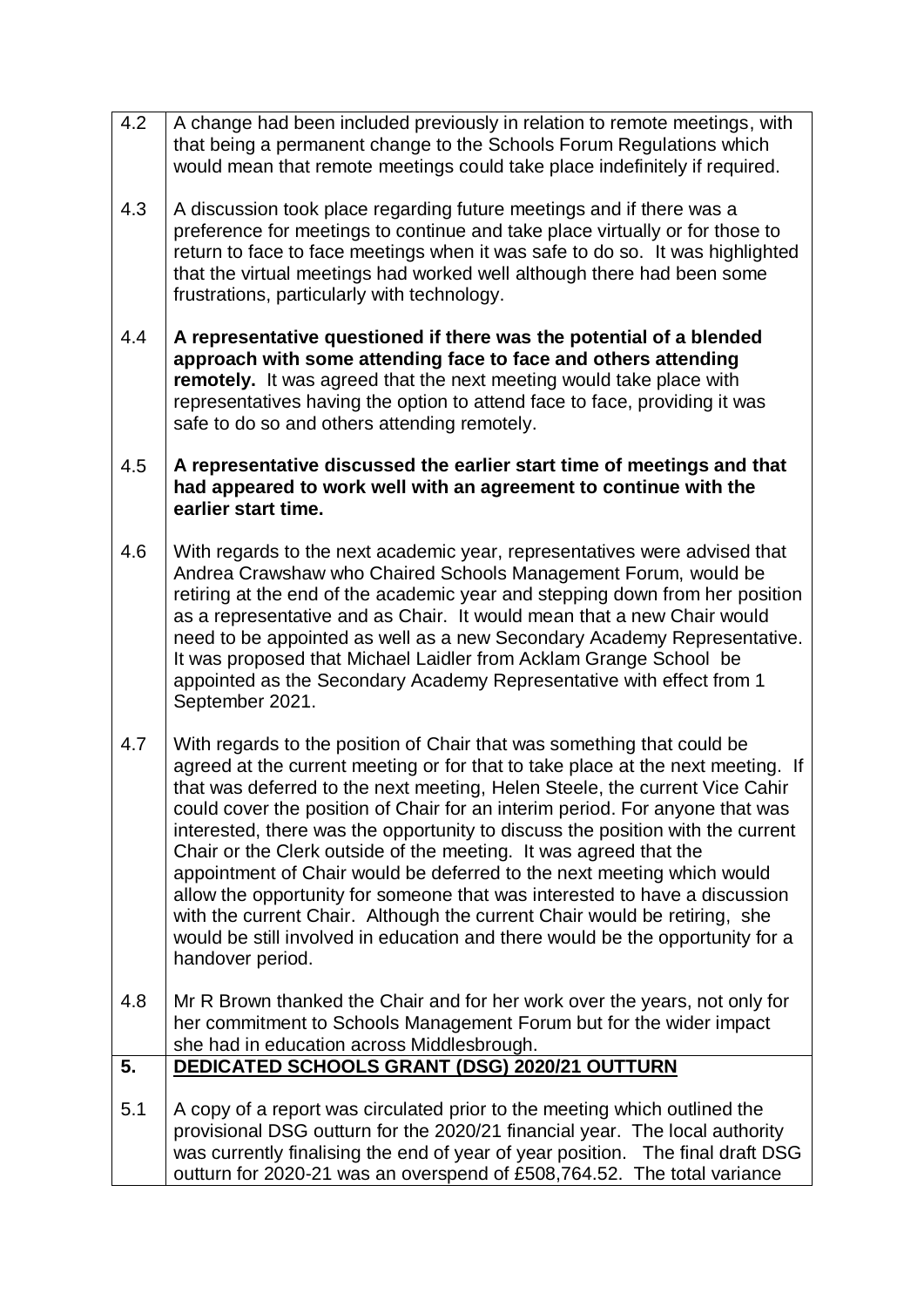for the High Needs Block was an in-year overspend of £827,127.02. That was due to the ongoing pressures of demand and support needs of children.

- 5.2 In 2020-21 there had been a support services savings of £342,000. Some of that was due to Covid-19. It included savings through Early Years Specialist Support Service, additional admin costs and savings through SEN Support. The cumulative overspend to date was £3,902,166.
- 5.3 Mrs J Libby provided an overview of Early Years spending with an overspend of £74,266.26. The budget for 3 and 4 year old funding in mainstream schools and Private Voluntary Independent (PVI) settings was overspent by £148,625. Of that £455,995 related to prior years which was something that would need to be looked at. There was a payment for 2019-20 of £125,740 received in July 2020. That mean to the 3 and 4 year old in year position had an underspend of £181.600. In addition, the budget for 2 year old funding for 2020/21 was underspent by £188,930 which was based on payments paid.
- 5.4 The cumulative position for Early Years was an underspend of £396,023.95 and would be carried forward for Early Years purposes. However, forum was advised that the figure was provisional as the local authority had not received the final allocation for 2020-21. That would usually be received by July with that now not expected until November 2021. Any balances that were remaining would be used to balance the future Early Years funding formula.
- 5.5 Due to the pandemic and the take up of early years funding, the Department for Education (DfE) had based 2020-21 funding on the January 2020 census for April to December 2020 and the January 2021 census for January to March 2021. Eligible local authorities could also receive top-up funding for the spring term in their Early Years DSG funding allocation for the 2020- 2021 financial year.
- 5.6 The DfE aimed to fund any claims based on a mid-point attendance level. That would be a combination of Spring 2021 census and the summer count. Local authorities would receive notification of their final 2020-21 allocation adjustments in September 2021 with those published in November 2021
- 5.7 The funding would be paid based on the census for each term for 2021-22 and would continue to be paid, based on those terms. It was uncertain as yet, if that process would continue beyond the current financial year.
- 5.8 There was an underspend in the Central Schools Services Block of £48,289. That was due to overheads being fixed to £64,200 resulting in an underspend. In addition, there was an underspend on Admissions and Education Admin as well as a small overspend on the Speech & Language contract. The underspend would be carried forward into the 2021-22 financial year.
- 5.9 It was highlighted din the Schools Block that there was an underspend in the Growth Fund of £195,806.89. It was agreed in the January meeting to roll the balance forward to create the 2021-22 Growth Fund.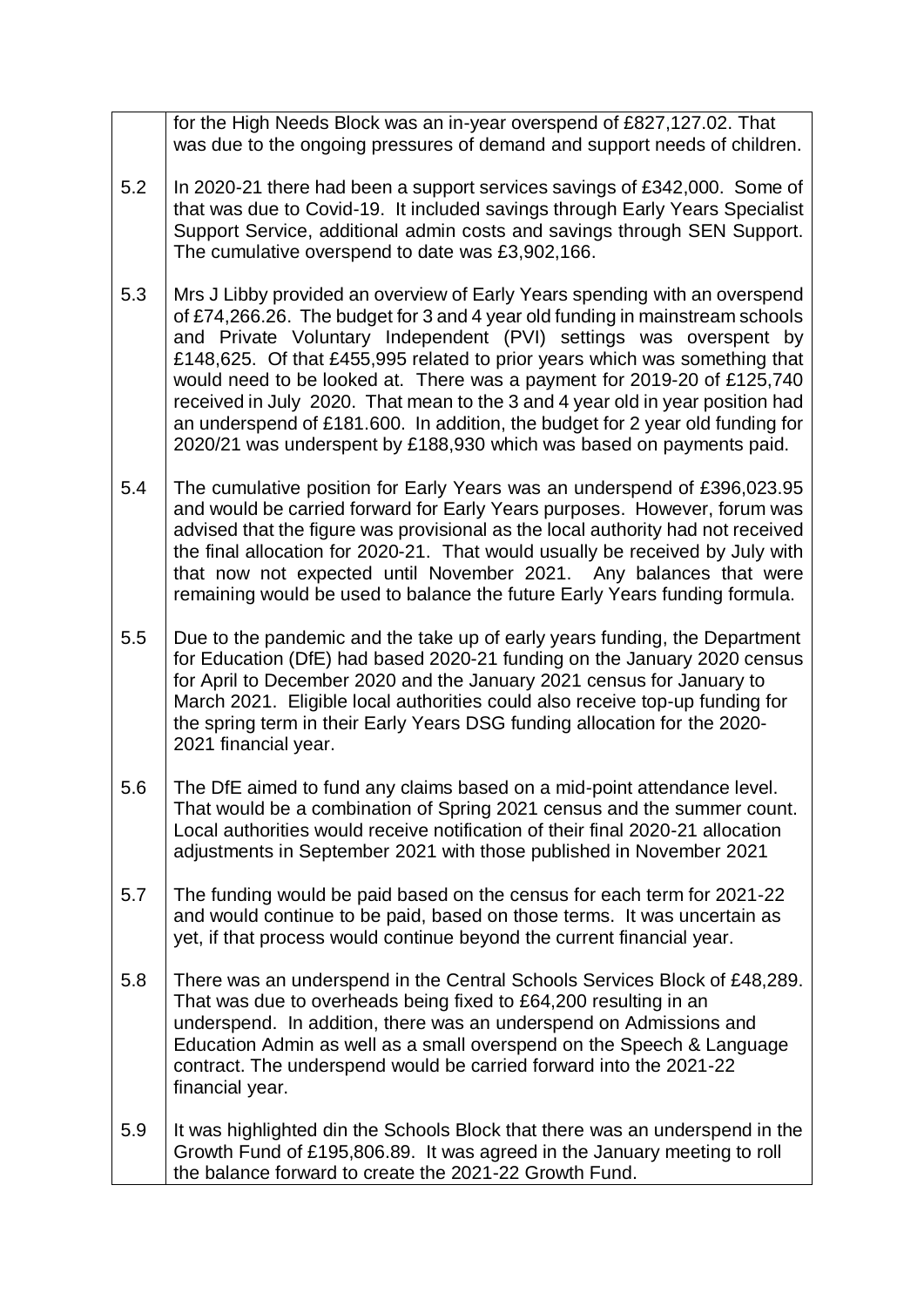| 5.10 | With regards to De-delegation and Trade Union facility time for 2019-20 it<br>had been highlighted previously that there had been an underspend of<br>£27,835.47. For, 2020-21 Union Facility Time had also underspent by<br>£28,872.67. All schools who bought in to the 2019-20 and 2020-21 Union<br>Facility Time had now received a refund.                                                                                                                                                                                                                                                                                                                                                                                                                |
|------|----------------------------------------------------------------------------------------------------------------------------------------------------------------------------------------------------------------------------------------------------------------------------------------------------------------------------------------------------------------------------------------------------------------------------------------------------------------------------------------------------------------------------------------------------------------------------------------------------------------------------------------------------------------------------------------------------------------------------------------------------------------|
| 5.11 | A summary was provided of the funding that was available for reallocation<br>with an overspend of £508,764.52 as of 31 March 2021 with a total DSG<br>overspend of £3,291,132.04.                                                                                                                                                                                                                                                                                                                                                                                                                                                                                                                                                                              |
| 5.12 | There had been discussions previously about the deficit and it was<br>acknowledged that it was high. However, there were other local authorities<br>where the deficit was significant higher in relation to the underfunding<br>in High Needs. The local authority would have to develop a Recovery Plan<br>which would be reported at future meetings.                                                                                                                                                                                                                                                                                                                                                                                                        |
| 5.13 | Schools Forum was asked to note the current position in the draft DSG and<br>note the carry forward of the School Block, High Needs, Early Years and<br>Central School Service Block balances.                                                                                                                                                                                                                                                                                                                                                                                                                                                                                                                                                                 |
| 6.   | DEMOGRAPHIC CHANGE AND THE POTENTIAL IMPACT ON SCHOOLS<br><b>IN MIDDLESBROUGH</b>                                                                                                                                                                                                                                                                                                                                                                                                                                                                                                                                                                                                                                                                              |
| 6.1  | Mr G Maddison attended the meeting to provide an update on the<br>demographic change in Middlesbrough and the potential impact that could<br>have on schools. There had been a discussion previously about funding<br>potentially being available to support schools that were experiencing the<br>biggest impact from that.                                                                                                                                                                                                                                                                                                                                                                                                                                   |
| 6.2  | In recent years, there had been an issue with falling pupil numbers for<br>secondary schools with that changing in the previous two to three years. The<br>local authority was now asking secondary schools to take in additional<br>children.                                                                                                                                                                                                                                                                                                                                                                                                                                                                                                                 |
| 6.3  | The main issue at the present time related to primary schools due to a falling<br>birth rate which was impacting on the number of children joining in Reception.<br>For schools who had not been as successful as others, those were beginning<br>to see an impact in fewer children joining the schools. The intakes were<br>approximately 8% lower than previously and that was being felt by schools,<br>with the impact on budgets. Schools had been asking about what plans and<br>protection was in place. The difficulty, was that pupil numbers were expected<br>to continue and fall and there was at least another five years expected from<br>falling birth rates. That would have an impact on schools longer term and<br>would impact on budgets. |
| 6.4  | There had been a number of queries from schools asking what support was<br>available and if there was a facility that could be set aside for a falling schools<br>roll fund.                                                                                                                                                                                                                                                                                                                                                                                                                                                                                                                                                                                   |
| 6.5  | Although that was something that the local authority could consider, when<br>looking at the guidance on what that could be used for, it was not believed                                                                                                                                                                                                                                                                                                                                                                                                                                                                                                                                                                                                       |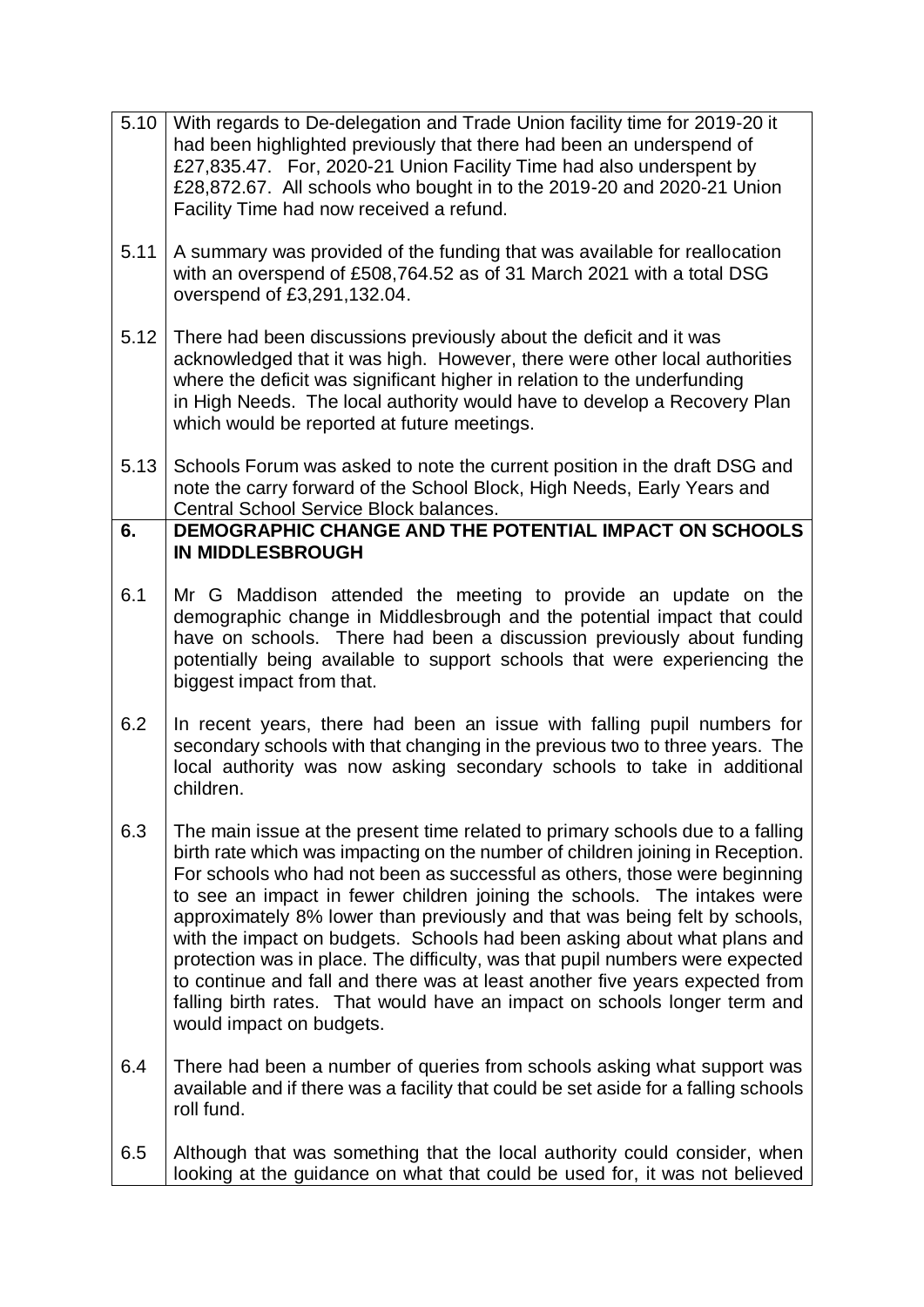that it was to be used to cover falling pupils numbers on roll. It was available where there was a risk that pupil numbers would be reduced for a short term period before the school would again see growth. It would be where classes may have to be closed, but there was the understanding that they would be required in the future. The falling school roll fund would cover the shortfall before pupil numbers increased again and ensured that the school continued to have capacity to teach the children.

- 6.6 The local authority had considered using that once before with the specifics being around housing clearances in an area. It would have seen a significant number of houses demolished in an area which would impact on the schools with children being dispersed before new housing was rebuilt. That was the type of situation that the falling roll fund would cover until the numbers of children increased and budgets increased. In the end, the local authority had not had to use that fund as the housing clearance did not take place. It was something that could be kept under review and if schools were at risk as a result of losing places, it could be something that was looked at an appropriate time.
- 6.7 Mr R Brown explained that part of focus of the issue would be for Schools Management Forum and another aspect would be to be discussed with schools in a different forum. It was suggested that a discussion took place with schools outside of Forum and that it would be beneficial to come back to Forum if looking at a Falling school roll fund.

Mr G Maddison left the meeting

#### **7. NOTICE PERIODS**

- 7.1 Mrs K Smith discussed an agreement that was going out to schools and in particular for the PVI settings that related to a three week notice period for families. A precedence was set in relation to the notice period for children leaving settings. The suggestion was to have a three week notice period for parents that were looking to change settings. It would allow for consistency and equality around children potentially leaving a setting and joining another. The offer of the three weeks' notice period would be included in the contracts.
- 7.2 **A representative questioned the reason for the three week notice period**. Mrs Smith explained that the timescales were in line other local authorities. Where parents were choosing to move to another setting, it would mean that by giving notice, it would allow schools the opportunity to look at the impact with staffing and capacity. It was something that could be built into the contracts when parents first signed up.
- 7.3 The local authority had contracts in place with the PVI settings for taking funded children. It had been out to consultation in the previous year and was ongoing through legal.
- 7.4 There had been a number of conversations take place regarding the short notice between PVI settings and schools. What the local authority was saying was to get the transition right so the details of the child would move with them.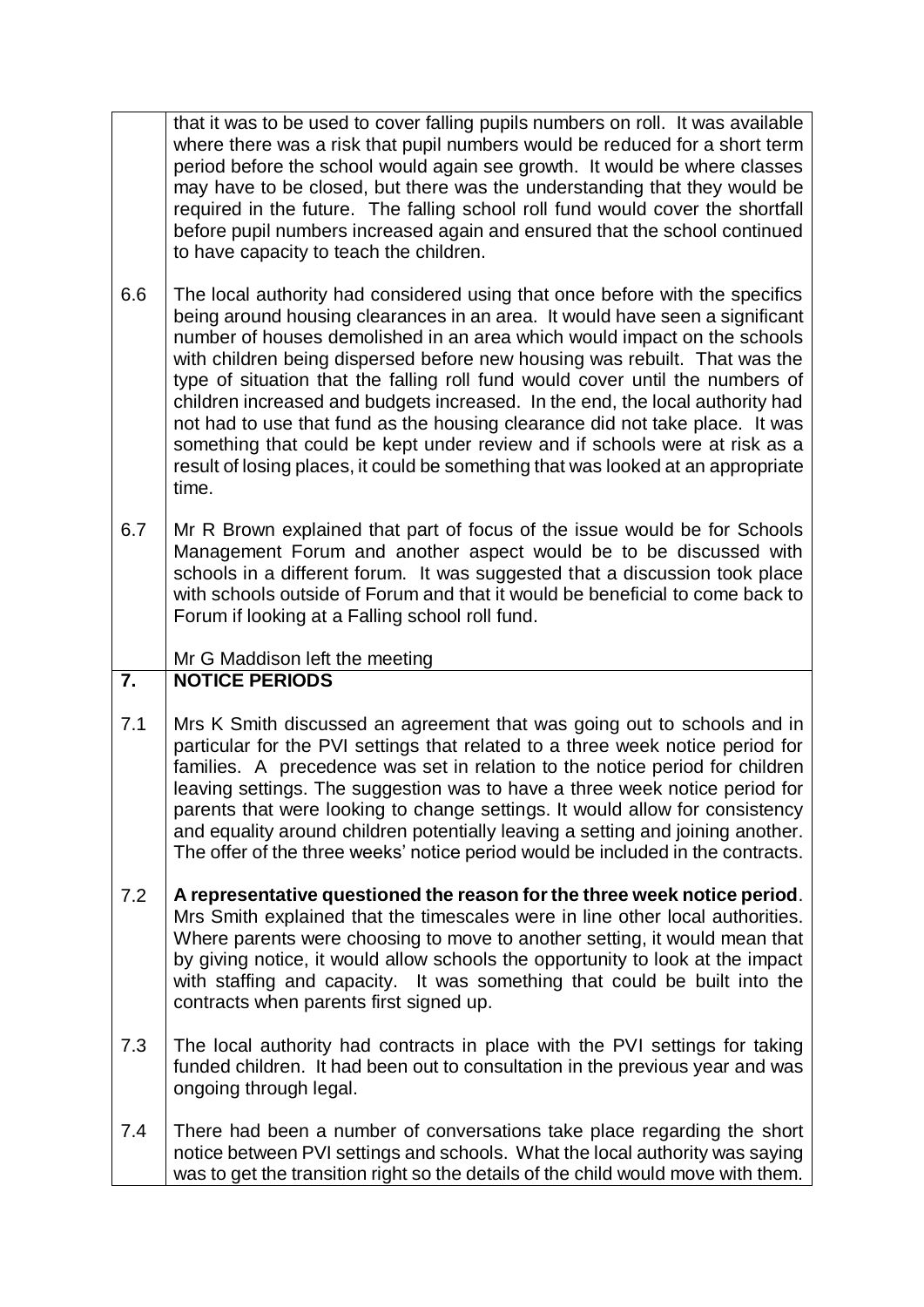At the same time it would ensure that there was time for the setting to ensure that the correct staffing was in place.

- 7.5 Settings would work to ensure that their staff to pupil ratios were right then not receive as many children as they were expecting. The main reasons were around those practicalities and was something that had been discussed with PVIs for period of time. The precedence was that the majority of other local authorities had a three week notice period.
- 7.6 **A representative discussed the proposal and assumed that it was predominantly around Early Years provision and families accessing pre-school support and those were the reasons for the three week notice period. The representative questioned whether that was something that could be enforced as it was the parents' choice where they took their child.** It was highlighted that would be included within the contract. **A representative explained that they were struggling to see how that would impact on schools settings as schools could not change staffing in that time. A question was raised on how that worked in other local authorities**. It was highlighted that it was to bring consistency to the pre-school agenda and have the same expectations in schools and PVIs. It was about shared expectations and parental choice, whilst ensuring that settings were not being disadvantaged.
- 7.7 **A representative questioned if the local authority was recommending that a contract be implemented for all children access Early Years provision.** The local authority was not advocating a contract as that was already in place. In absence of a contract it was suggested to include a three week notice period to inform any setting.
- 7.8 **There were concerns raised that the notice period would not be enforceable for schools and that it part of transition arrangements and it was parental choice. If offering a place for 2-year-old provision, schools would be asking PVIs to forwarded any information when the child was moving.**
- 7.9 **A representative discussed the proposal and agreed that on paper it looked a good idea. However, the issue would be on how that work in practice and what a setting would do if the child just left a setting. There could be occasions where that happened**. As part of the practice, parents would be encouraged to offer a three week notice period.
- 7.10 **A representative discussed the three week notice period and that would not sit well with some groups of children such as asylum seekers. It was also noted that representatives could not see many families doing this.** It was reiterated that it was something that was in place within other local authorities and was working. It was agreed to look at examples on how that had worked in other local authorities in practice. **8. ANY OTHER BUSINESS**
	- There were no items discussed as Any Other Business.